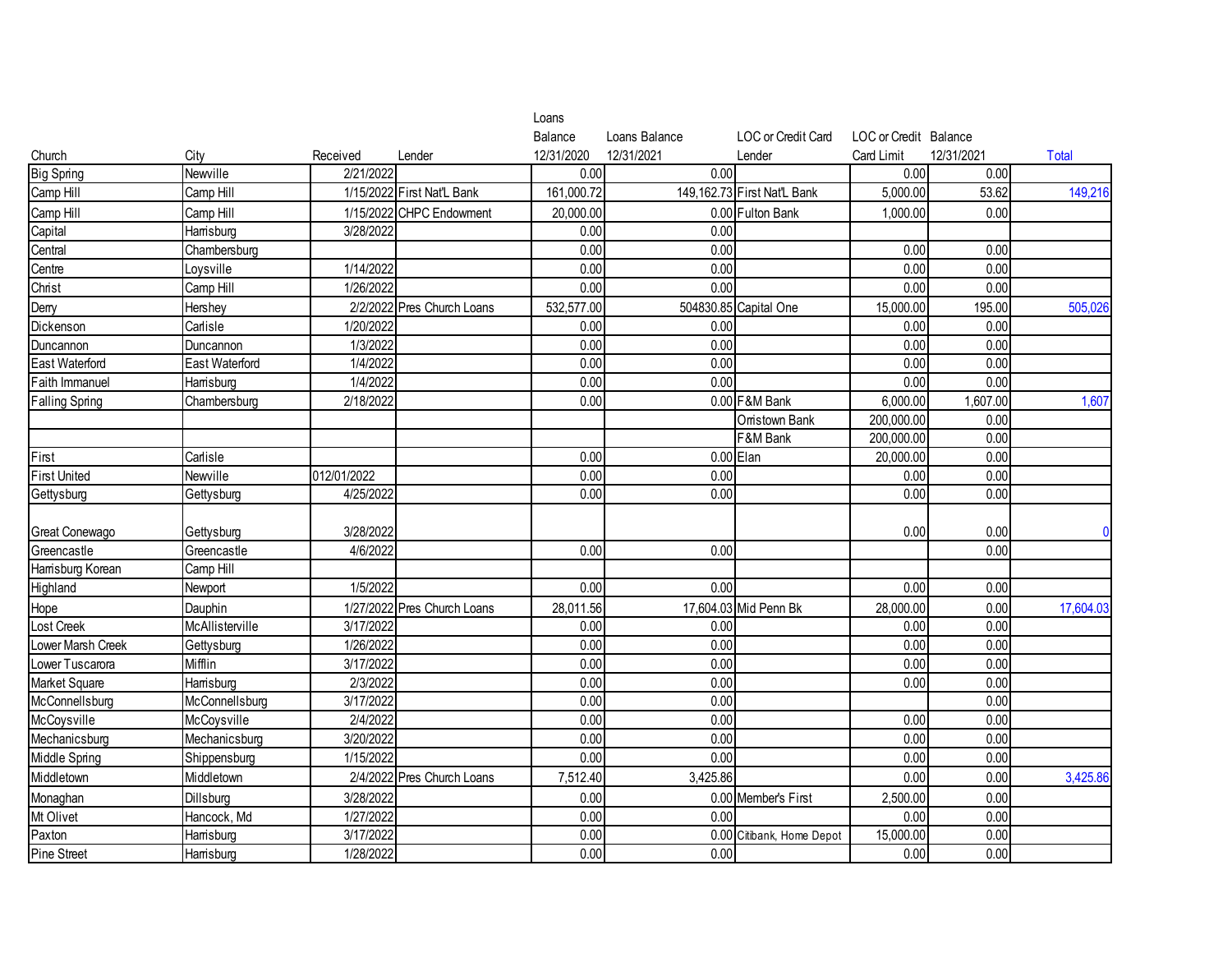| Second                               | Carlisle             | 1/24/2022 |                         | 0.00  | 0.001                | 0.00                 | 0.00      | 0.00   |        |
|--------------------------------------|----------------------|-----------|-------------------------|-------|----------------------|----------------------|-----------|--------|--------|
| Silver Spring                        | Mechanicsburg        | 1/11/2022 |                         | 0.001 |                      | 0.00 Fulton Bank     | 15,000.00 | 0.00   | 0.00   |
| <b>St Andrews</b>                    | Lebanon              | 2/10/2022 |                         | 0.00  | 0.00                 |                      | 0.00      |        |        |
|                                      |                      |           |                         |       |                      | Member's First & M & |           |        |        |
| St James                             | Mechanicsburg        |           | 1/27/2022 Members First | 0.001 | $0.00$ <sub>IT</sub> |                      | 50,000.00 | 0.00   |        |
| Upper West Conococheague Mercersburg |                      | 4/18/2022 |                         | 0.001 | 0.00                 |                      | 0.00      | 0.00   |        |
| Warfordsburg                         | Warfordsburg         | 3/17/2022 |                         | 0.001 |                      |                      | 0.00      | 0.00   | 0.00   |
| Waynesboro                           | Waynesboro           | 1/27/2022 |                         | 0.00  |                      | 0.00 Elan CC         | 10,000.00 | 509.50 | 509.50 |
| <b>Wells Valley</b>                  | <b>Wells Tannery</b> |           |                         | 0.00  | 0.00                 |                      | 0.00      | 0.00   |        |
| Westminster                          | Mifflintown          |           | 2/1/2022 Orrstown       | 0.00  | 0.001                |                      | 0.00      | 0.00   | 0.00   |
|                                      |                      |           |                         |       |                      |                      |           |        |        |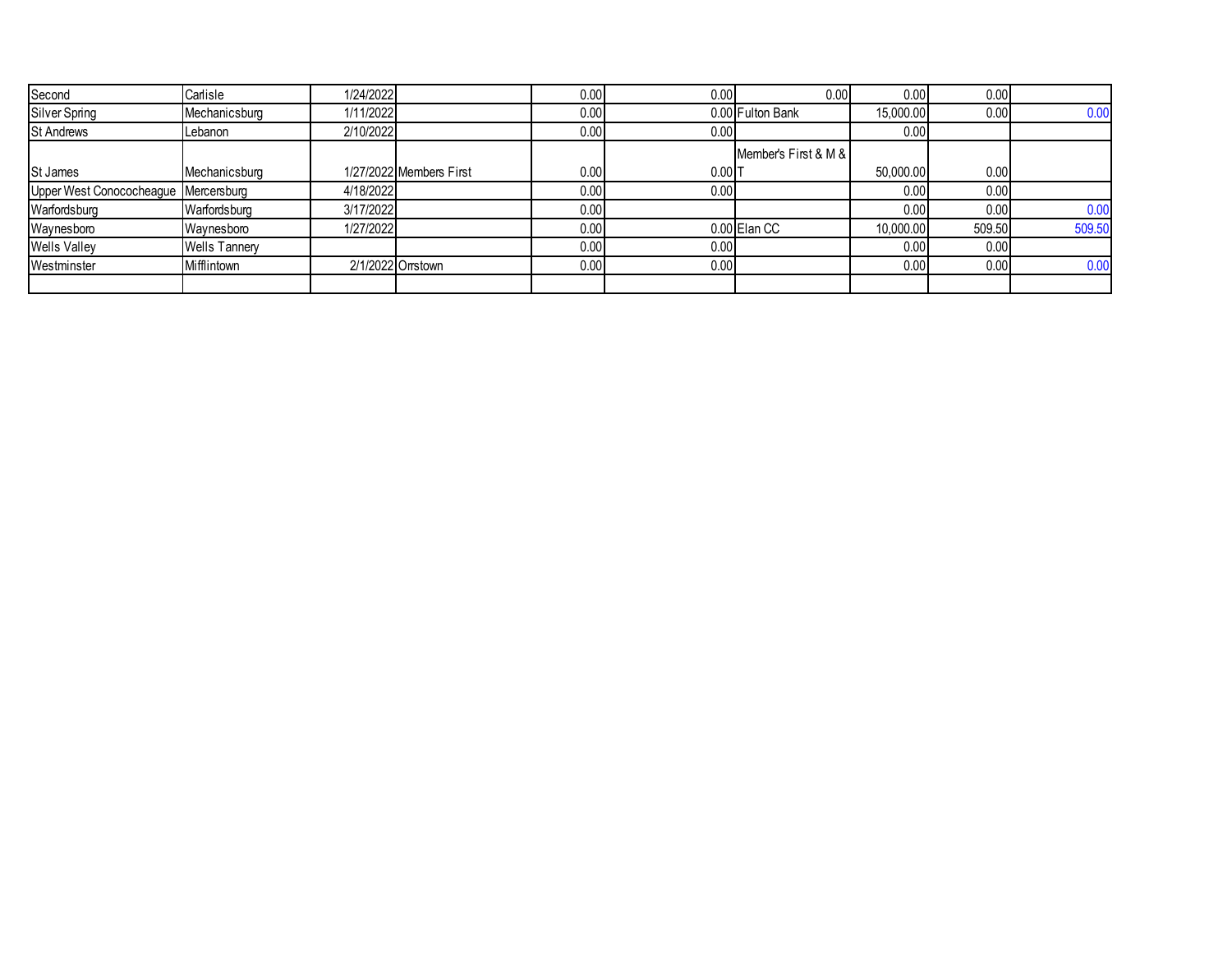| <b>Insurance Carrier</b>  | Complete |
|---------------------------|----------|
| Guide One                 | Yes      |
| Selective                 | Yes      |
|                           | Yes      |
| Guide One                 | Yes      |
| <b>Brotherhood Mutual</b> |          |
| Guide One                 | Yes      |
| <b>Brotherhood Mutual</b> | Yes      |
| Select Insurance          | Yes      |
| Stewardship Group         | Yes      |
| <b>Brotherhood Mutual</b> | Yes      |
| Church Mutual             | Yes      |
| <b>Brotherhood Mutual</b> | Yes      |
| <b>Brotherhood Mutual</b> | Yes      |
|                           |          |
|                           |          |
| Guide One                 | Yes      |
| <b>Brotherhood Mutual</b> | Yes      |
| <b>Brotherhood Mutual</b> |          |
|                           |          |
| Guide One                 | Yes      |
| Guide One                 |          |
|                           |          |
| <b>Brotherhood Mutual</b> | Yes      |
| Guide One                 | Yes      |
| <b>Utica National</b>     | Yes      |
| Guide One                 | Yes      |
| <b>Church Mutual</b>      | Yes      |
| Selective                 | Yes      |
| Guide One                 | Yes      |
| Church Mutual             | Yes      |
| <b>Brotherhood Mutual</b> | Yes      |
| Church Mutual             | Yes      |
| Guide One                 | Yes      |
| Guide One                 | Yes      |
| Erie                      | Yes      |
| Guide One                 | Yes      |
| Selective                 | Yes      |